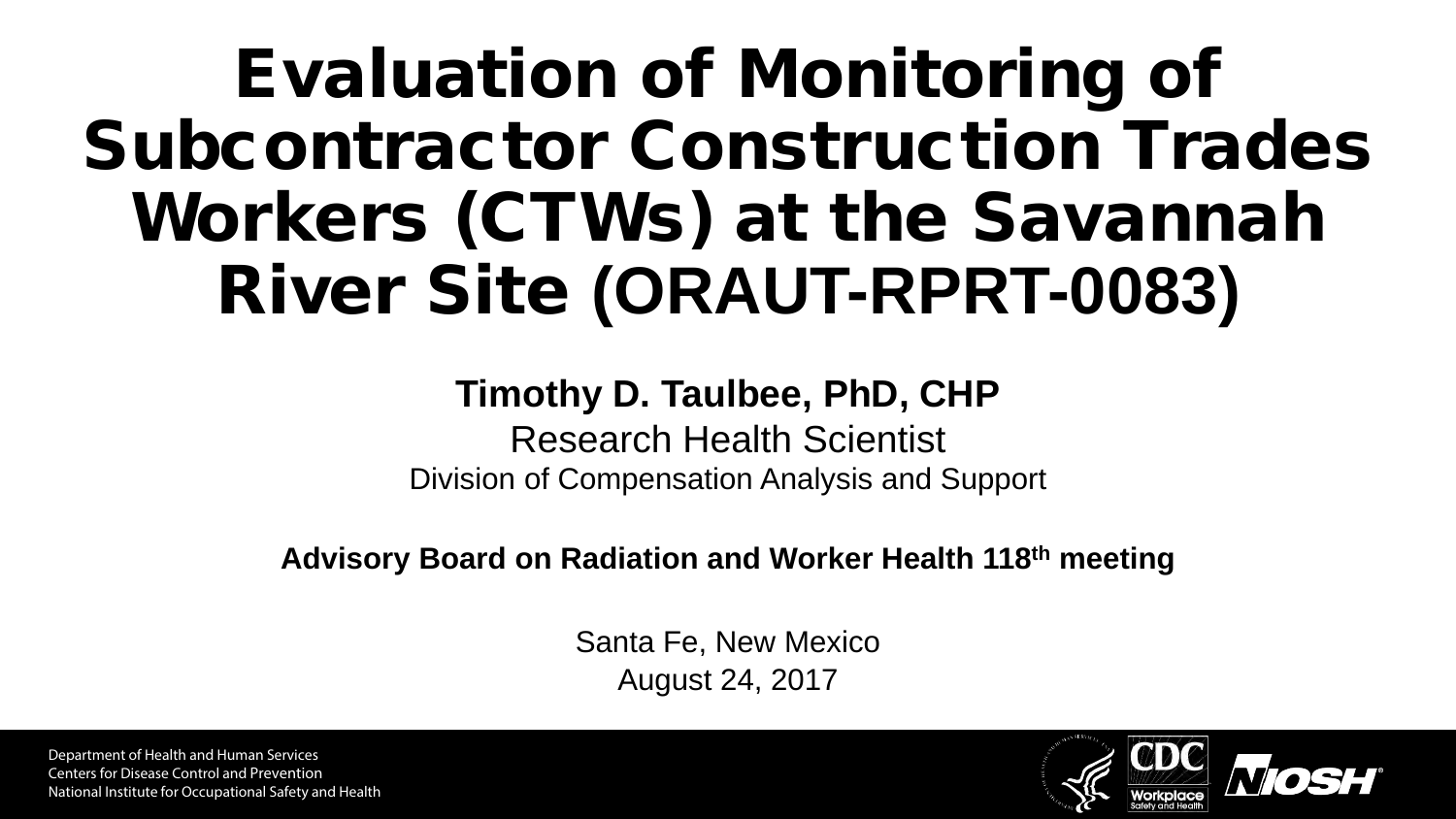# **Background**

- *Goal: Determine whether subcontractor Construction Trades Workers (CTWs) were sufficiently monitored for internal exposure to support co-worker model development.*
- June 2016 NIOSH located and captured a fairly large set of job plans for the 773A building over an extended time period (1981-1986)
- Job plans covered all off-normal work in the area including operations work, DuPont construction work (maintenance), and subcontractor construction work.

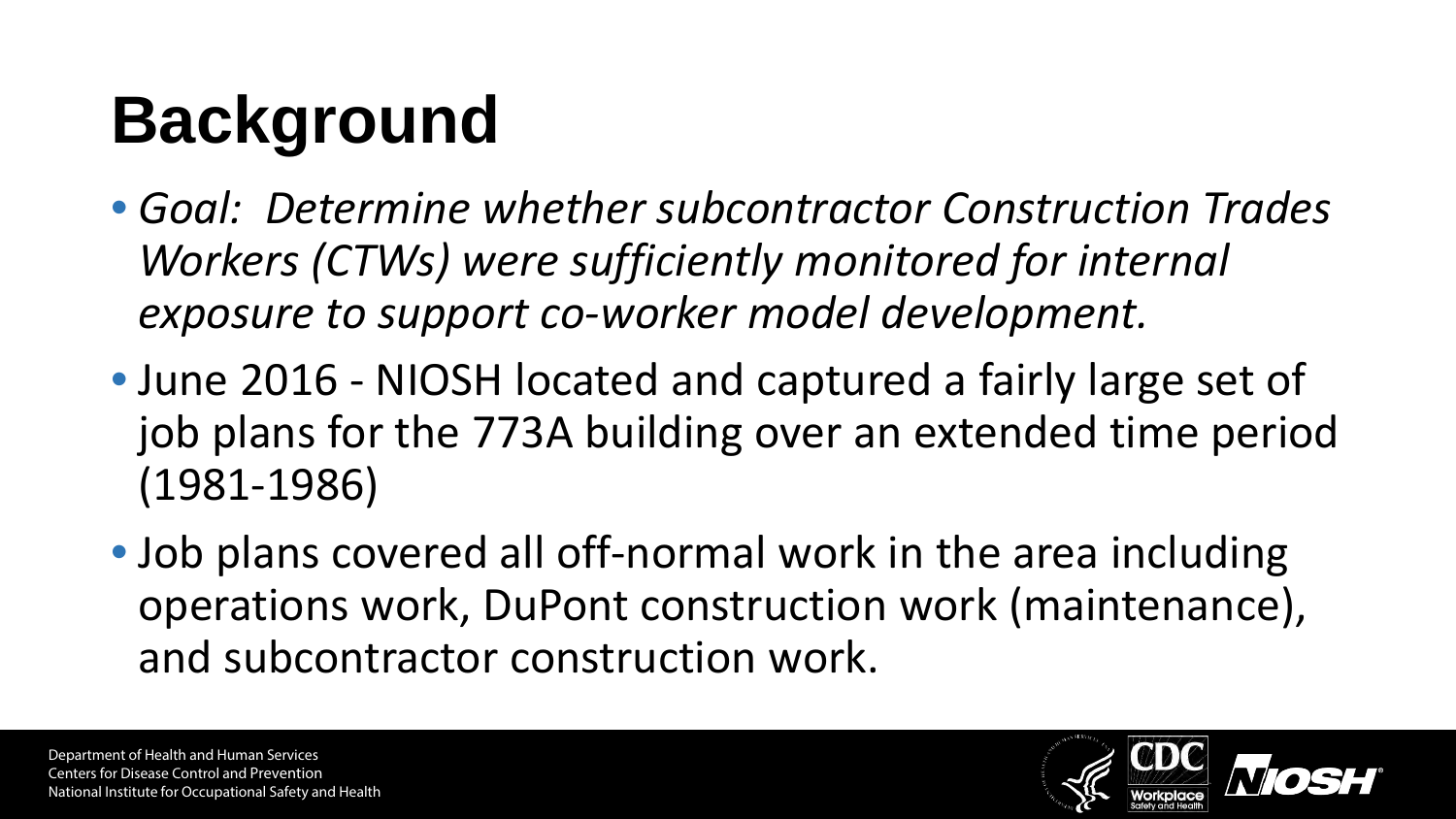# **Example Job Plans**

|                                                       |                              | JOB PLAN                                                                                                     |                           |           |      |       |
|-------------------------------------------------------|------------------------------|--------------------------------------------------------------------------------------------------------------|---------------------------|-----------|------|-------|
| Date: $8 - 21 - 82$<br>Time of Operation:<br>Contact: |                              | Done By<br>Descri enterprise to a safety precautions, and<br>radiation and contamination control precautions |                           | Operation |      |       |
| $me$ by: $ma \rightarrow m$                           |                              |                                                                                                              |                           |           |      |       |
| $r$ none:<br>3413                                     |                              | Title of Job:                                                                                                |                           |           |      |       |
| PROTECTIVE CLOTHING                                   | Rq'd                         | Repipe 125 air pressure                                                                                      |                           |           |      |       |
| 1. Coveralls<br>One $(Tw)$                            | ت                            | no face of cultin wall                                                                                       |                           |           |      |       |
| 2. Respirator<br>$\star$                              |                              |                                                                                                              |                           |           |      |       |
| 3. Breathing Air                                      |                              |                                                                                                              |                           |           |      |       |
| Also<br>4. Cap                                        | v                            |                                                                                                              | ansoles on                |           |      |       |
| 5. Shoe Covers                                        | U                            |                                                                                                              |                           |           |      |       |
| 6. Gloves                                             |                              |                                                                                                              | $10, 11, 12, 100$ Mous    |           |      |       |
| 7. TLD Badge (By)                                     |                              |                                                                                                              |                           |           |      |       |
| 8. Self-reading Dosimeter                             | $\tilde{}$                   |                                                                                                              |                           |           |      |       |
| 9. Safety Belt                                        |                              |                                                                                                              |                           |           |      |       |
| 0. Rubber Boots                                       |                              | ossibly Containate                                                                                           |                           |           |      |       |
| 1. Lab Coat                                           |                              |                                                                                                              |                           |           |      |       |
| 2. RT-1 Pers. Rad. Monitor                            |                              |                                                                                                              |                           |           |      |       |
| 3. Neutron Badge                                      |                              | Ж<br>Resenation exemporar                                                                                    |                           |           |      |       |
| 4.                                                    |                              |                                                                                                              |                           |           |      |       |
|                                                       |                              | worn when                                                                                                    |                           |           |      |       |
| <b>JOB EVALUATION</b>                                 | Rq'd                         |                                                                                                              |                           |           |      |       |
| 1. Does job alter ventilation                         |                              |                                                                                                              |                           |           |      |       |
| patterns?                                             | No                           |                                                                                                              |                           |           |      |       |
| 2. Rigging approved?                                  | NA                           |                                                                                                              |                           |           |      |       |
| 3. Building Services?                                 | 44                           |                                                                                                              |                           |           |      |       |
| 4. Will operation effect other jobs                   |                              |                                                                                                              |                           |           |      |       |
| nd/or personnel?                                      | $\mathcal{L}^{\prime\prime}$ | Job Evaluation Box 8                                                                                         |                           |           |      |       |
| 5. Does job require a special                         |                              |                                                                                                              |                           |           |      |       |
| procedure?                                            | دمک                          |                                                                                                              |                           |           |      |       |
| 6. Has area been properly cleared                     |                              |                                                                                                              | <b>ESTIMATED EXPOSURE</b> |           |      |       |
| for job?                                              | Y.                           |                                                                                                              |                           | Body      | Left | Right |
| 7. Procedure review for HLC                           |                              |                                                                                                              |                           | Pencil    | Hand | Hand  |
| personnel?                                            | NA                           | Name                                                                                                         |                           | mR        | mrem | mrem  |
| 8. Procedure review with Crafts                       |                              |                                                                                                              |                           |           |      |       |
| (Maint., E&I, T&T)?                                   | Ves                          |                                                                                                              |                           |           |      |       |
| 9. Fire Hazard?                                       | هدا                          |                                                                                                              |                           | J         |      |       |
| 0. Lockout required?                                  | w                            |                                                                                                              |                           |           |      |       |
| 1. Does job equipment meet safety                     |                              |                                                                                                              |                           |           |      |       |

Done By  $\mathbf{v}$ Operation Date:  $-13 - 84$ Describe operation, safety precautions, and<br>radiation and contamination control precautions.<br> $\overbrace{CPF - \text{Réan cell } I + z}^{PQ}$ Time of Operation: Contact: ne by Title of Job: <u>ہ ہ</u> PROTECTIVE CLOTHING Item (i) Remo Rq'd Coveralls One  $\overline{C}$ wo  $\overline{(\sim)}$ Respirator ↴ Breathing Air  $Cap$  $(Hood)$  $\left( 2\right)$ ↴ Remor Shoe Covers  $(\star)$ ↴ . Gloves  $2a$ Y ↴ . TLD Badge (By) ⇁  $\overline{\mathbf{x}}$ Between planetony 1+7 . Self-reading Dosimeter  $\overline{v}$ x  $(a)$ . Safety Belt a . Rubber Boots . Lab Coat

傍

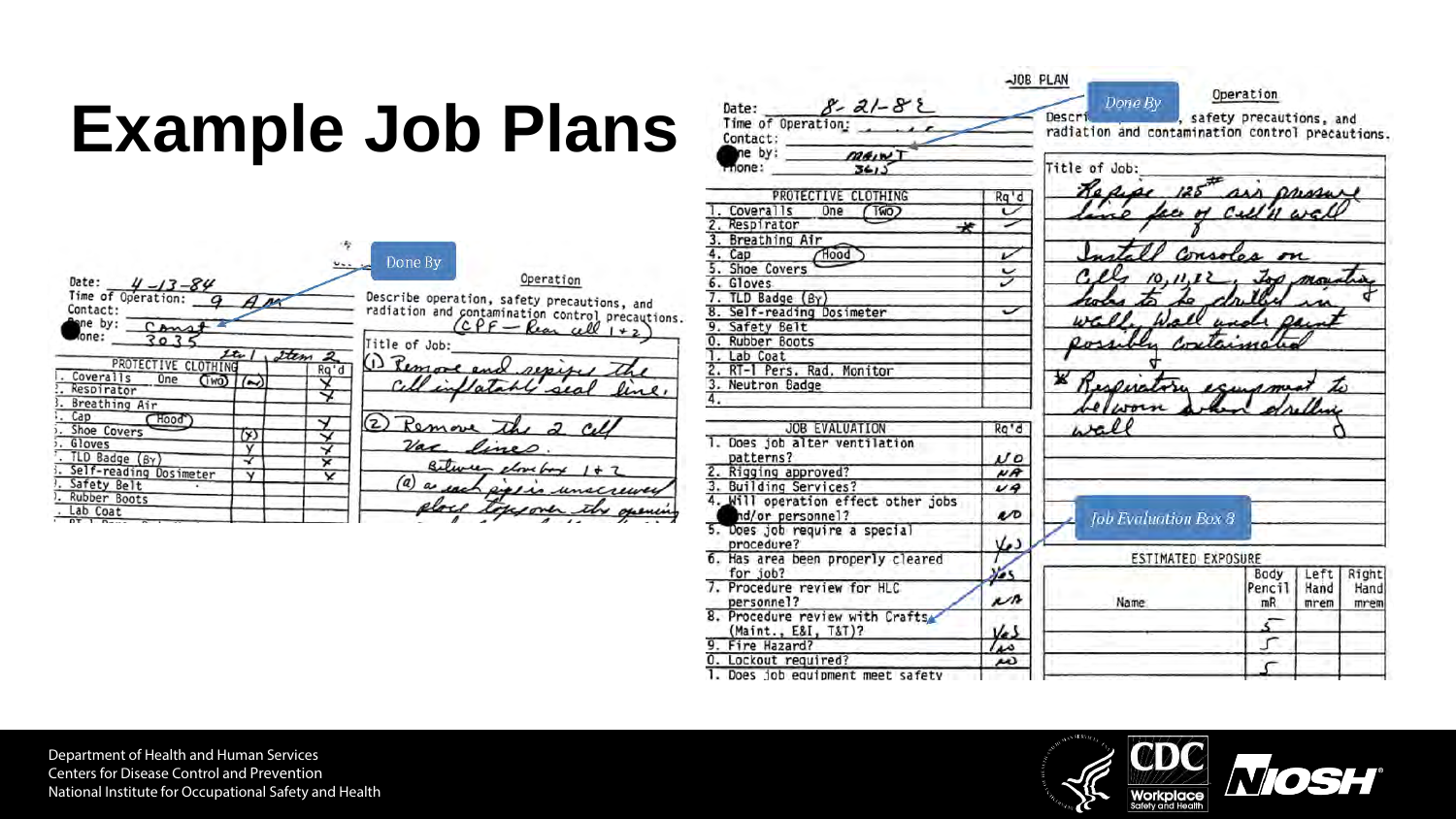# **Internal Monitoring of CTWs**

- DuPont CTWs (Maintenance)
	- Predominately routine monitoring (DPSOL 193-302), but also have incident based data, and some job specific data
- Subcontractor CTWs
	- Nearly equal routine monitoring vs. incident-based monitoring or job specific monitoring

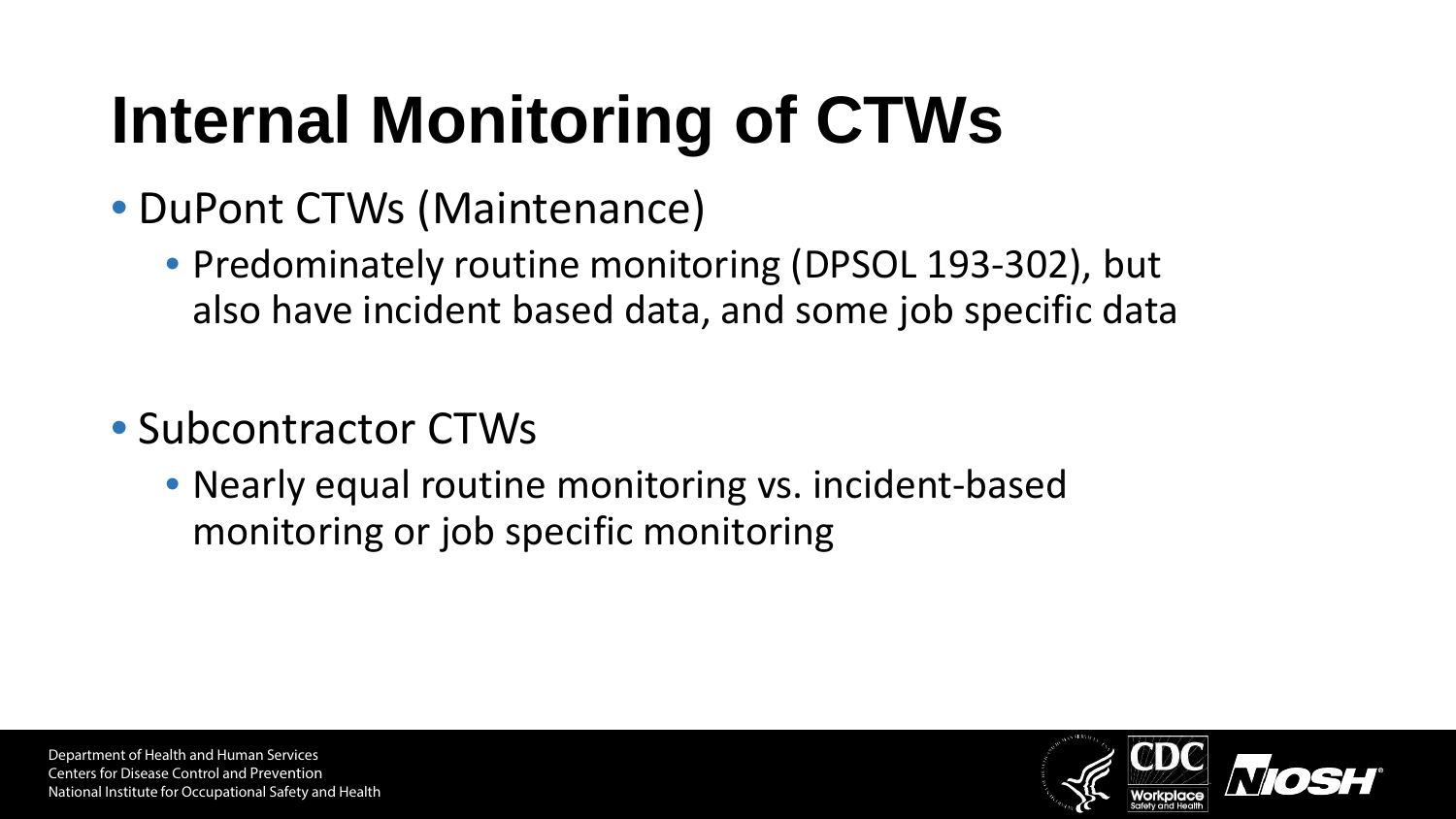# **Subcontractor evaluation**

- Evaluated 550 subcontractor CTW-job pairings (255 unique subcontractor workers)
- Randomly selected 110 subcontractors (133 subcontractor CTW-job pairings)
- Reasonable distribution of crafts from random sample



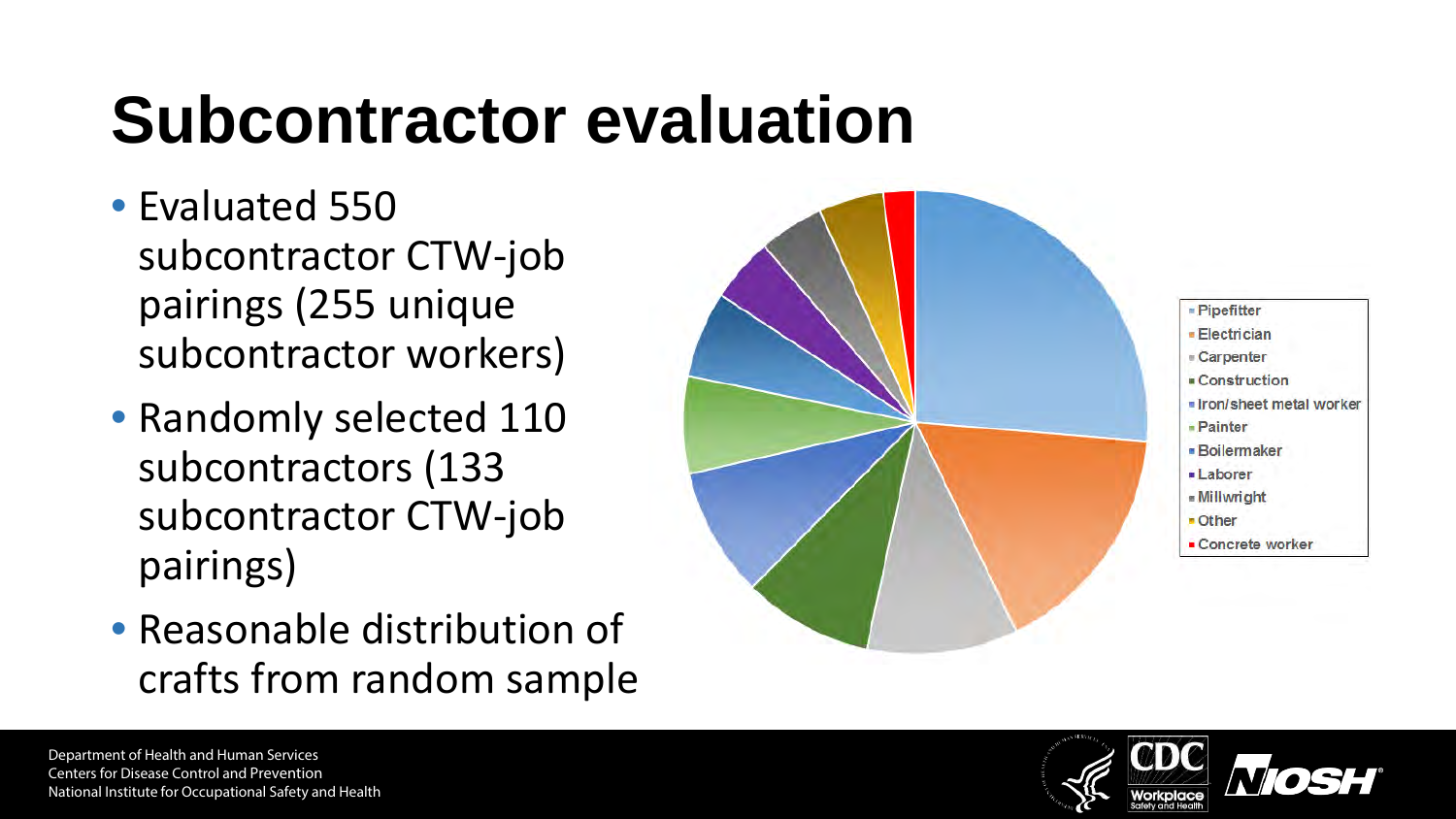# **Data Collection and Evaluation**

- Nov 2016 conducted data capture at SRS to obtain bioassay
- Bioassay data found for 105 of the 110 subcontractor Construction Trades Workers (CTWs)
- Of the 133 subcontractor CTW-job pairings, 88 individual subcontractor CTWs required respirator use
	- Some bioassay results found for the 105 workers were for Job Plans that did not required use respiratory protection and were not considered (i.e. only considered respiratory job plan work).
	- Some bioassay results preceded the date of the job plan and were not considered (i.e. only considered post job plan bioassay).

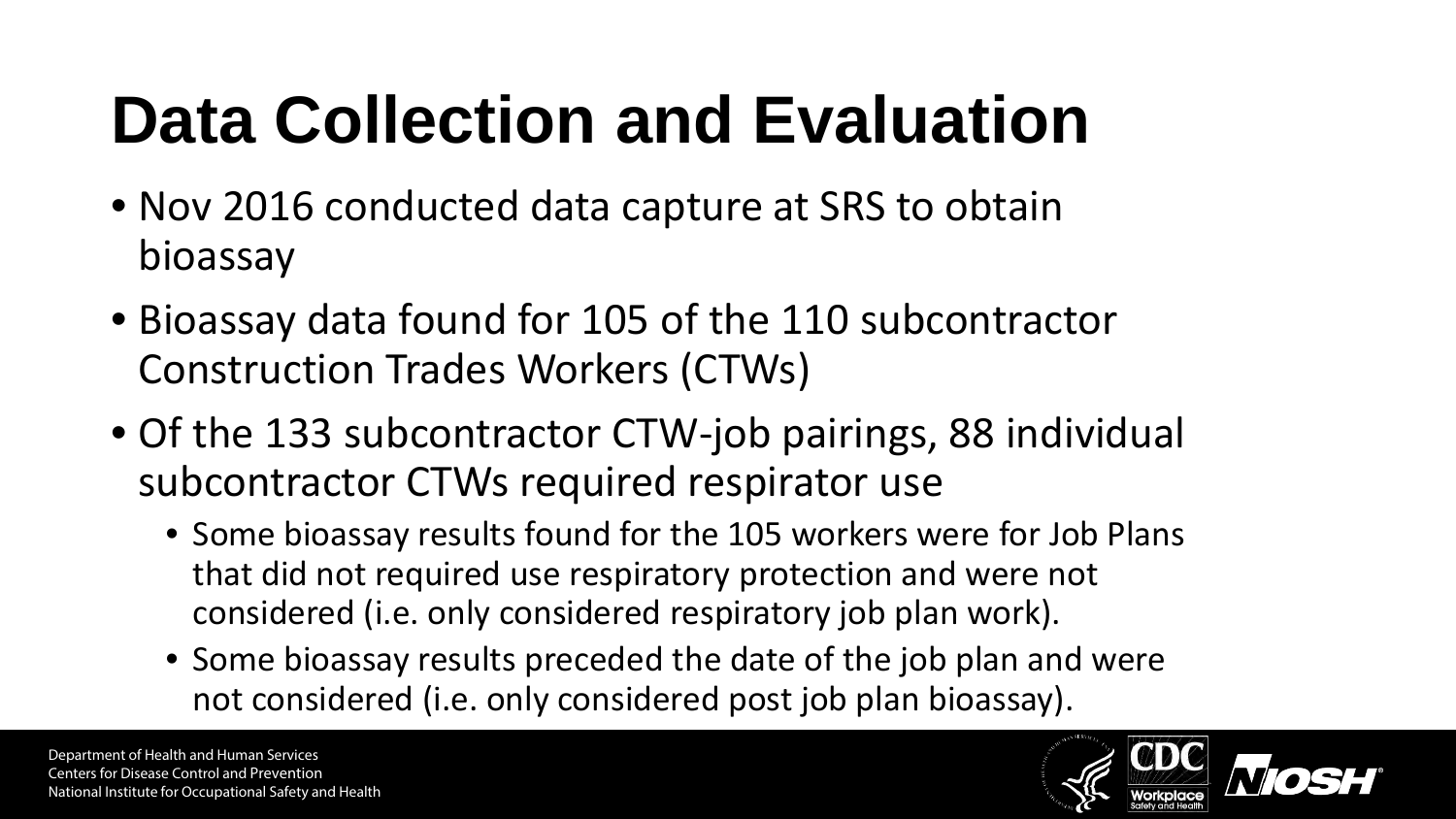# **Workers with Internal Monitoring Data**

| Year      | Subcontractor<br><b>CTW-Job Pairings</b> | <b>Subcontractor CTWs</b><br>w/respirator use | <b>Subcontractor CTW</b><br>w/Bioassay | <b>Percent</b><br>monitored (%) |
|-----------|------------------------------------------|-----------------------------------------------|----------------------------------------|---------------------------------|
| 1980-1981 | 19                                       | 18                                            | 11                                     | 61.1                            |
| 1982-1983 | 26                                       | 20                                            | 12                                     | 60.0                            |
| 1984      | 29                                       | 11                                            | 6                                      | 54.5                            |
| 1985      | 43                                       | 23                                            | 18                                     | 78.3                            |
| 1986      | 16                                       | 16                                            | 12                                     | 75.0                            |
| Total     | 133                                      | 88                                            | 59                                     | 67.0                            |

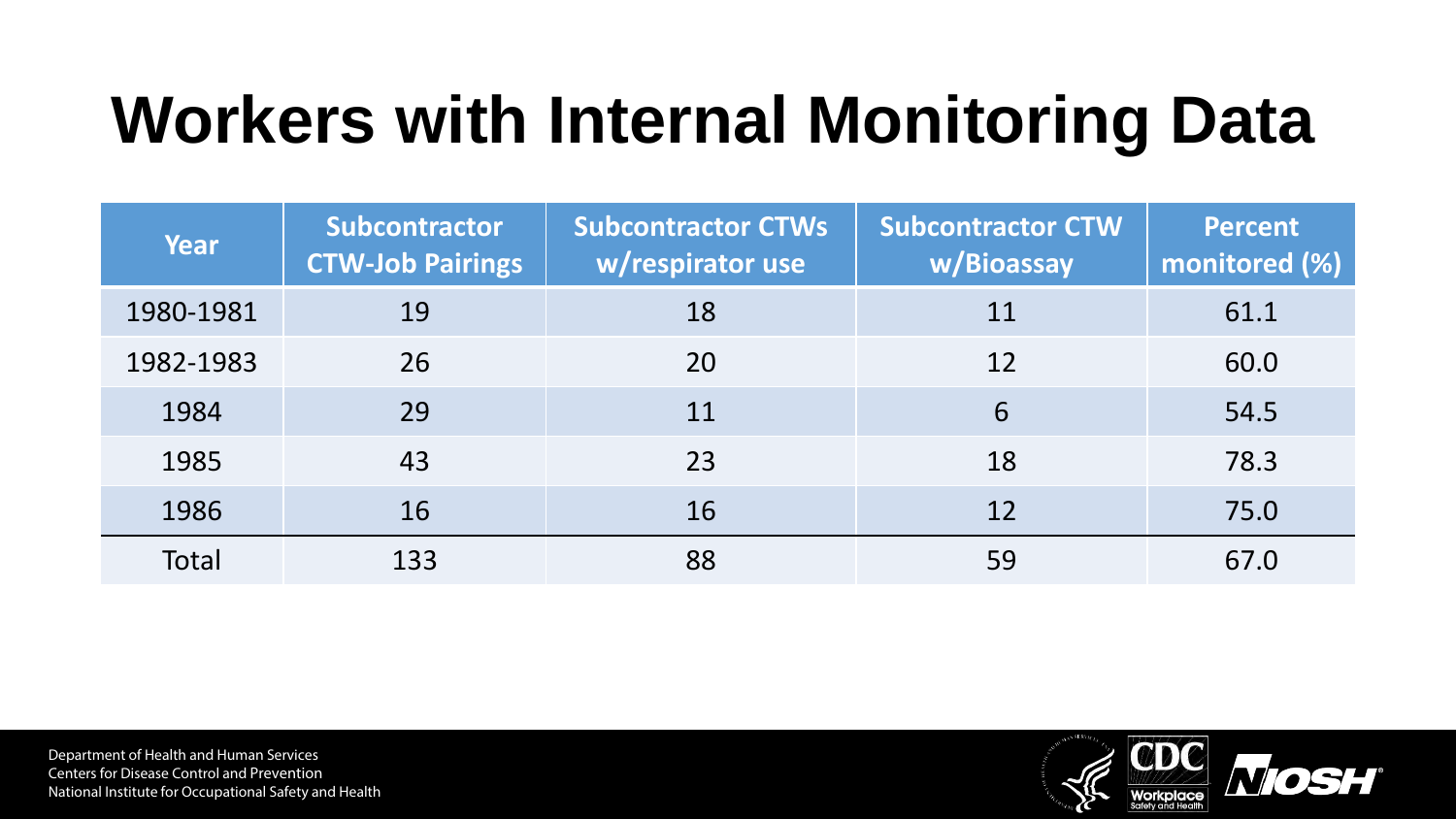### **Why is this reasonable for a Co-worker Model?**

- 1) We use a distribution of bioassay data to develop the coworker model, typically assign 95<sup>th</sup>% to the unmonitored worker.
- 67% of the total data is sufficient as long as there isn't a bias in the data.
	- Since we are using the 95<sup>th</sup>%, were high exposures or incident data present in the random sample? - Yes
- NIOSH did not find any evidence of a bias.

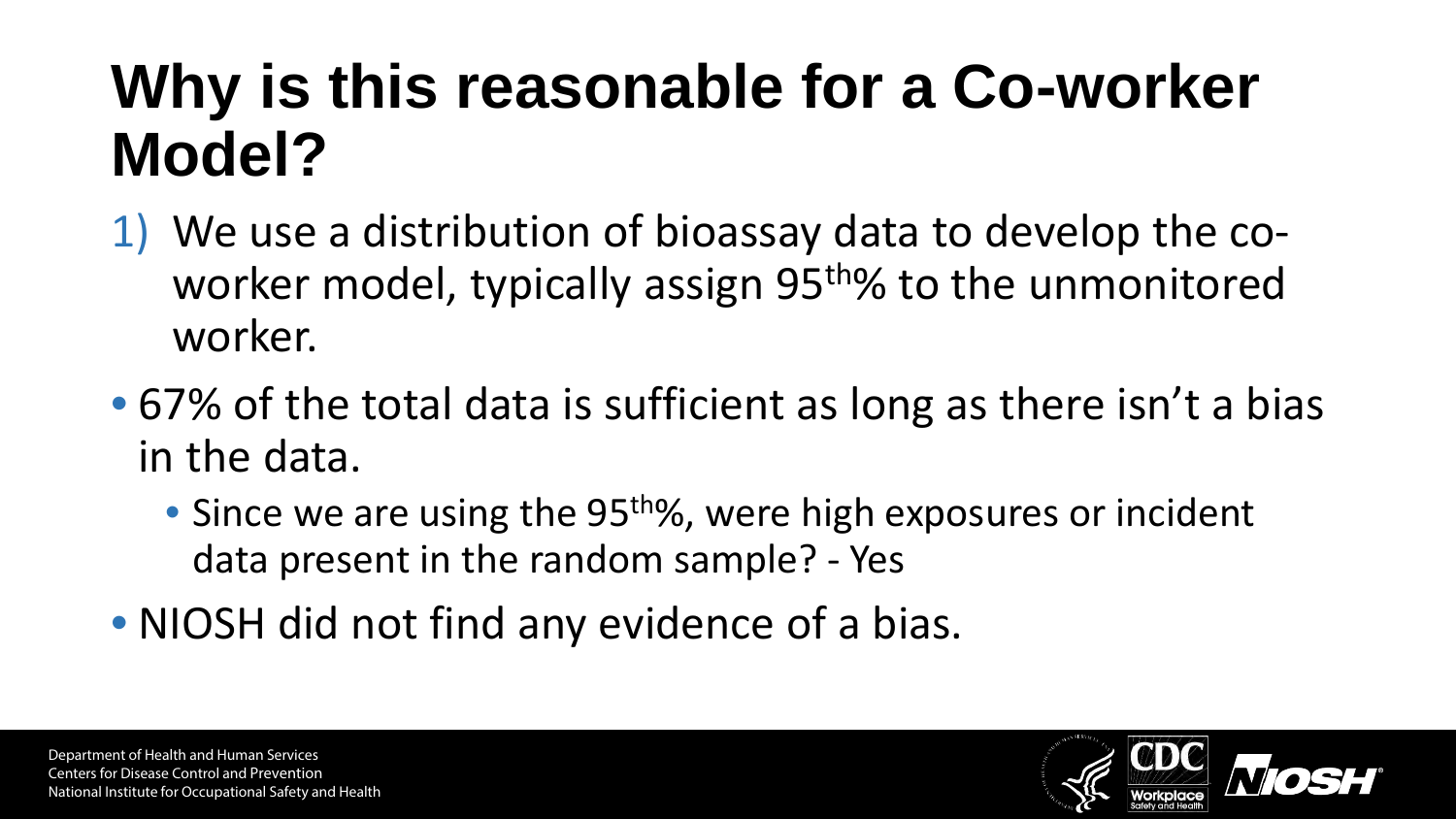## **Example of incident bioassay data**

- Some of these bioassay data are positive.
- Some were incidents and subsequent follow-up bioassay were negative or below detection limits.

| SPECIAL BIOASSAY REQUEST<br>JURINE FECES BLOOD FOTHER |                   | Blue<br>Yellow       | White & Blue - Dosimetry, 735-A | - Return to Originator<br>- Retained by Originator |                                           |
|-------------------------------------------------------|-------------------|----------------------|---------------------------------|----------------------------------------------------|-------------------------------------------|
| <b>AST NAME</b>                                       |                   | INITIALS PAYROLL NO. | DEPT                            | 13/83                                              | DATE AND TIME OF EXPOSURE<br>ΆN<br>$G$ 10 |
| <b>LENGTH OF EXP</b><br>$\sim$ 34 $\sim$              | SWP OR DPSOL NO.  |                      | 73 A C-007                      |                                                    |                                           |
| FP                                                    | PU X U OTHER AM   |                      |                                 |                                                    |                                           |
| <b>REASON FOR REQUEST</b>                             | Vairting in C-005 |                      |                                 |                                                    |                                           |
|                                                       |                   |                      |                                 |                                                    |                                           |
| <b>RESULT!</b>                                        |                   |                      |                                 |                                                    | <b>DATE RECEIVED</b>                      |

*Positive Bioassay result from incident involving 13 subcontractor CTWs*

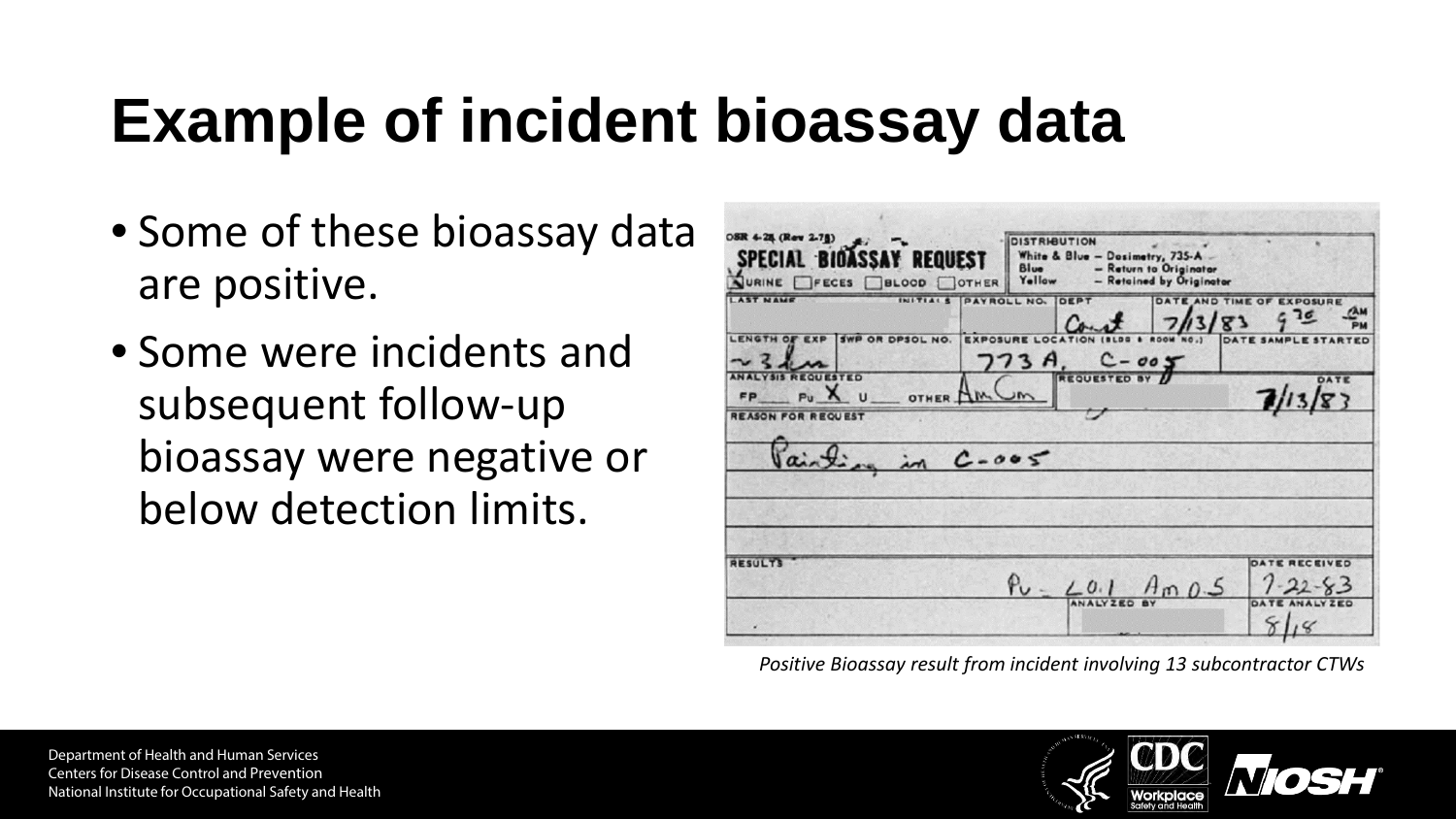#### **Why is this reasonable for a Co-worker Model? cont.**

2) When we looked at co-workers*(1,2)* of the 29 unmonitored subcontractor CTWs, we found 23 of the 29 co-workers were monitored.

*(1) Co-worker listed on the same job plan as the unmonitored worker (2) Co-worker could be DuPont Operations, DuPont CTW, or Subcontractor CTW*

• If this is considered the total increases to 82 of the 88 subcontractors (93%) were either directly monitored or a co-worker on the same job was monitored.

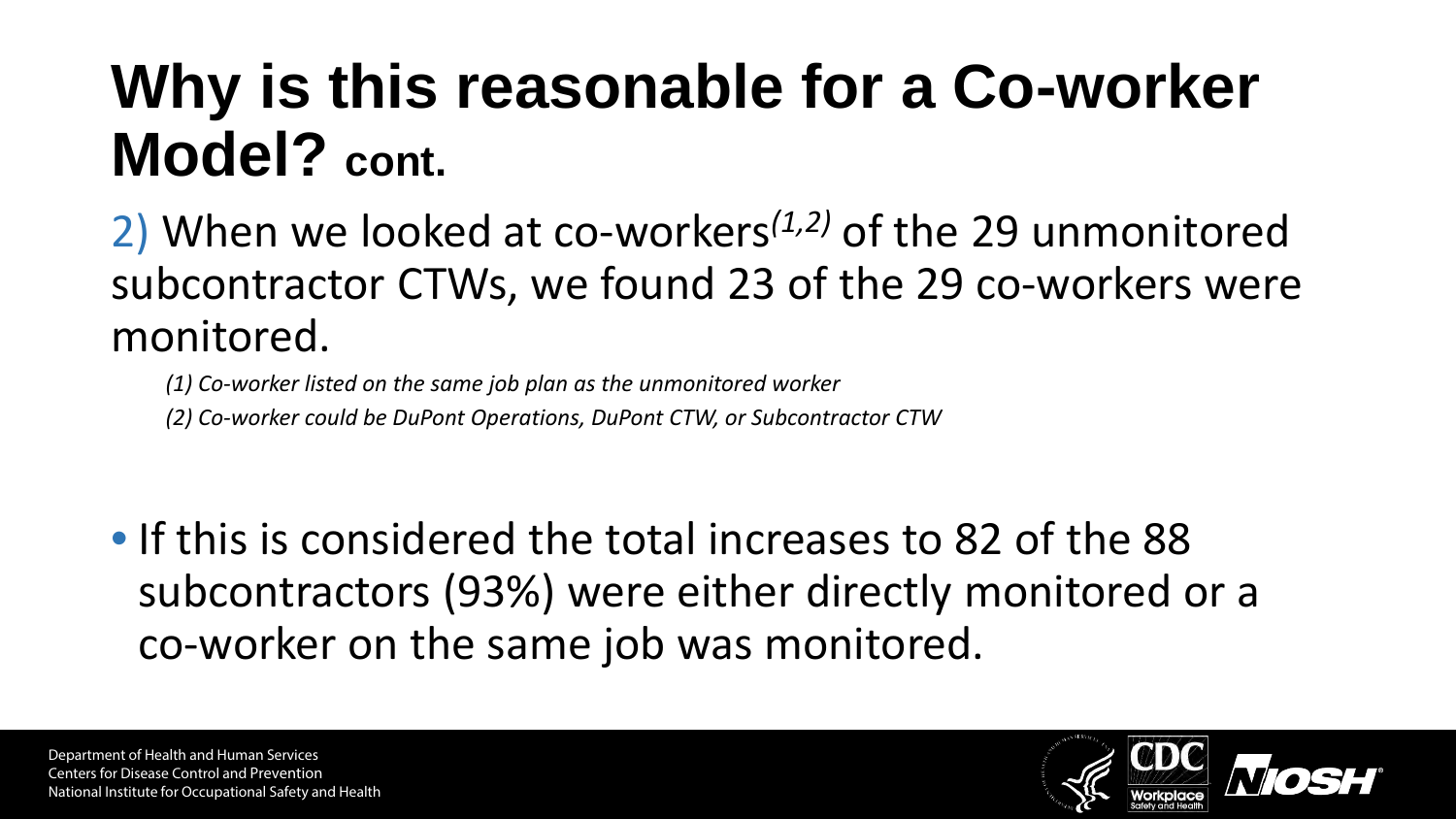#### **Why is this reasonable for a Co-worker Model? cont.**

3) Respirator use is a reasonable surrogate for the need of internal monitoring, but not all respirator use requires bioassay.

- Some use of respiratory protection is precautionary. *(i.e. in case something happens or if contamination is unexpectedly encountered)*
- If there is no contamination then there is no potential for an intake and bioassay is not necessary.

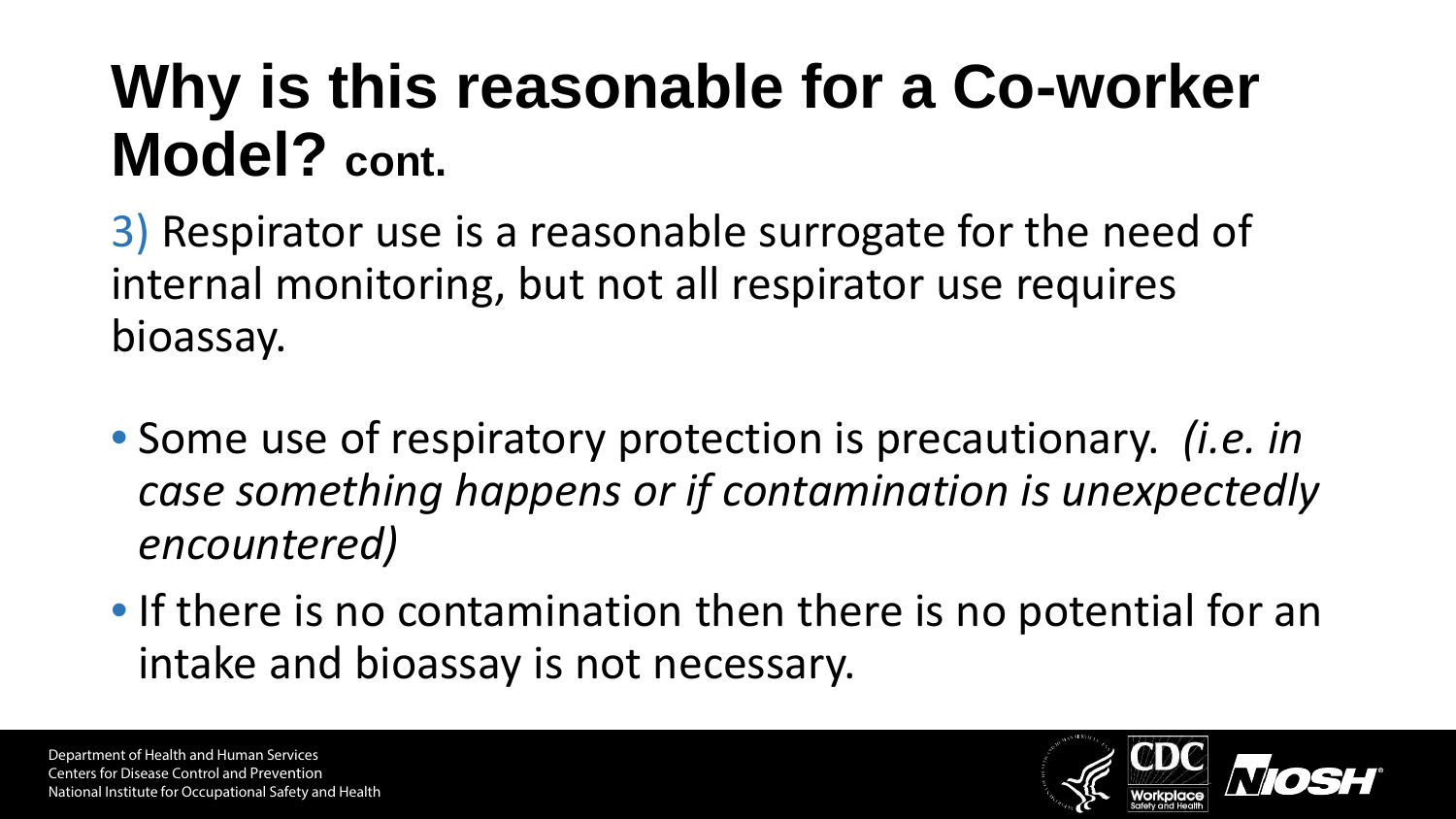### **So was wearing a respirator really necessary?**

- Yes and No!
- Health Physicist are generally conservative in an effort to *prevent* intakes of radioactive material.
- Radiological safety culture would rather have a worker in a respirator and not need it, than a worker need a respirator and not have it.

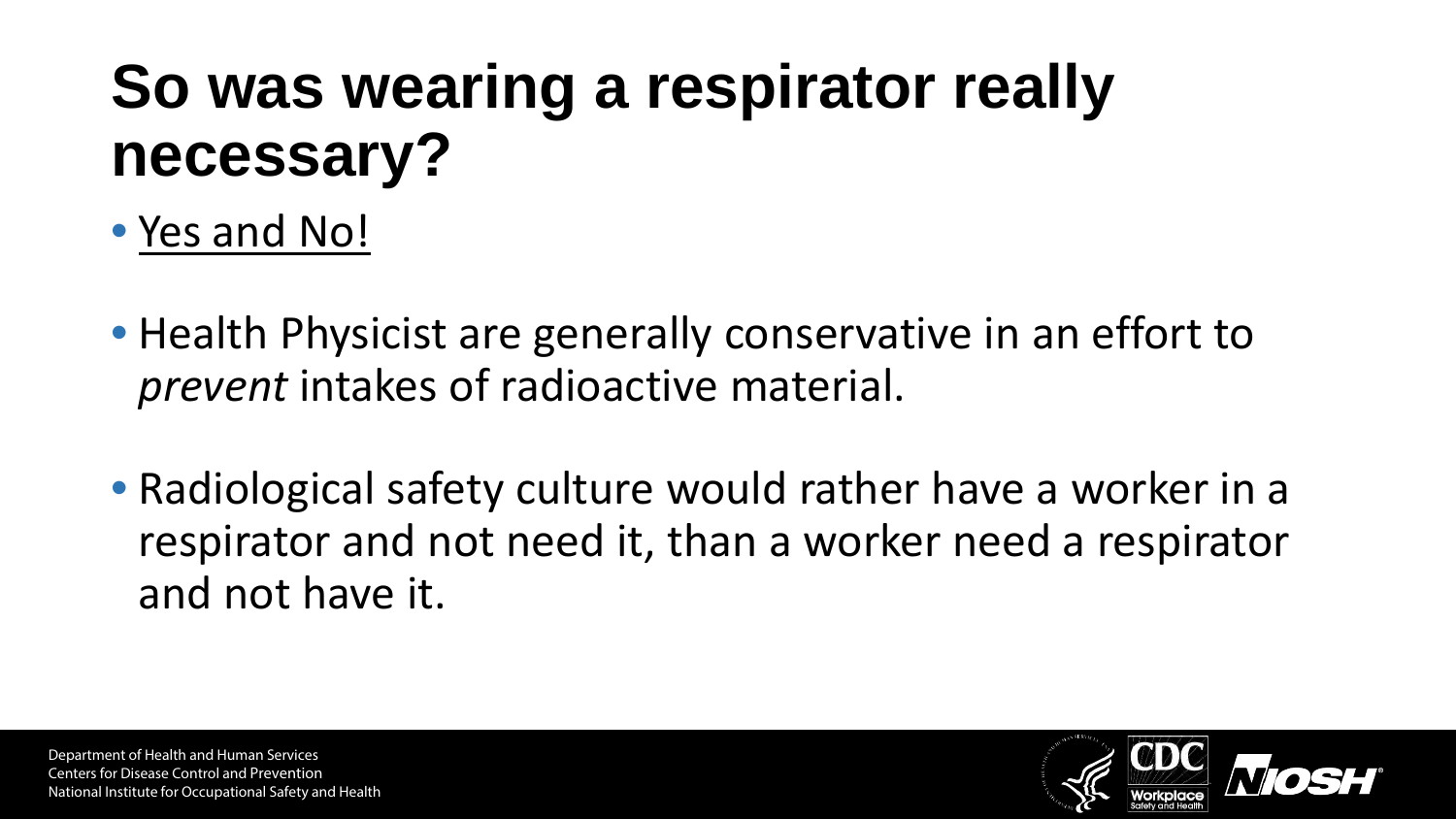#### **Example of respirator use where bioassay was not needed**

- No transferable contamination
- Air concentration less than  $0.2x10^{-12}$  uCi/cc
- < 10% of Derived Air Concentration – DAC

|                                                         |                                           | SRDB#116776 p. 20                                  |
|---------------------------------------------------------|-------------------------------------------|----------------------------------------------------|
| OSR 4-17 (Rev 4-72)                                     | <b>SURVEY OFFICE</b>                      | DATE OF SURVEY                                     |
| <b>RABIATION SURVEY</b><br>- GENERAL<br><b>INGSMEET</b> | $F - 037$                                 |                                                    |
| JOB LOCATION<br>TFF                                     | BLDG NO.<br>LEVEL                         | DEPARTMENT SWP. DPSOL. OR JOB PLAN NO.             |
| INSTRUMENT USEDO                                        | つつろーA<br>Caust<br>Gassin .<br>AIR SAMPLED | TIME SPENT ON JOB                                  |
| MALPHA CRM<br><b>ONUL</b>                               | $T$ STAPLEX<br>IMPACTOR                   | $30$ $mu$ .                                        |
| THYAC<br>NEUTRON                                        | DUCT<br><b>KANNE</b>                      | TIME SURVEYED<br>$\frac{4M}{2M}$<br>$9:30 - 10:00$ |
| <b>CUTIE PIE</b><br>EXPOSURE RATE ESTABLISHED           |                                           |                                                    |
| mrad/mR/hr @                                            |                                           |                                                    |
| mrad/mR/hr @<br>a                                       |                                           |                                                    |
| × 10 <sup>-8</sup> µ Cl <sup>2</sup> H/cc ●<br>c        |                                           |                                                    |
| × 10" µ Ci "H/cc @<br>ö                                 |                                           |                                                    |
| TRANSFERABLE CONTAMINATION DETECTED                     |                                           |                                                    |
| <b>MAXIMUM</b><br>AVERAGE<br>DESCRIPTION OF SURVEY      |                                           |                                                    |
| SEE SKETCH CREVERSE SIDE<br>ATTACHED                    |                                           |                                                    |
|                                                         |                                           |                                                    |
|                                                         |                                           |                                                    |
|                                                         |                                           |                                                    |
|                                                         |                                           |                                                    |
|                                                         |                                           |                                                    |
|                                                         |                                           |                                                    |
|                                                         |                                           |                                                    |
|                                                         |                                           |                                                    |
|                                                         |                                           |                                                    |
|                                                         |                                           |                                                    |
|                                                         |                                           |                                                    |
|                                                         |                                           |                                                    |

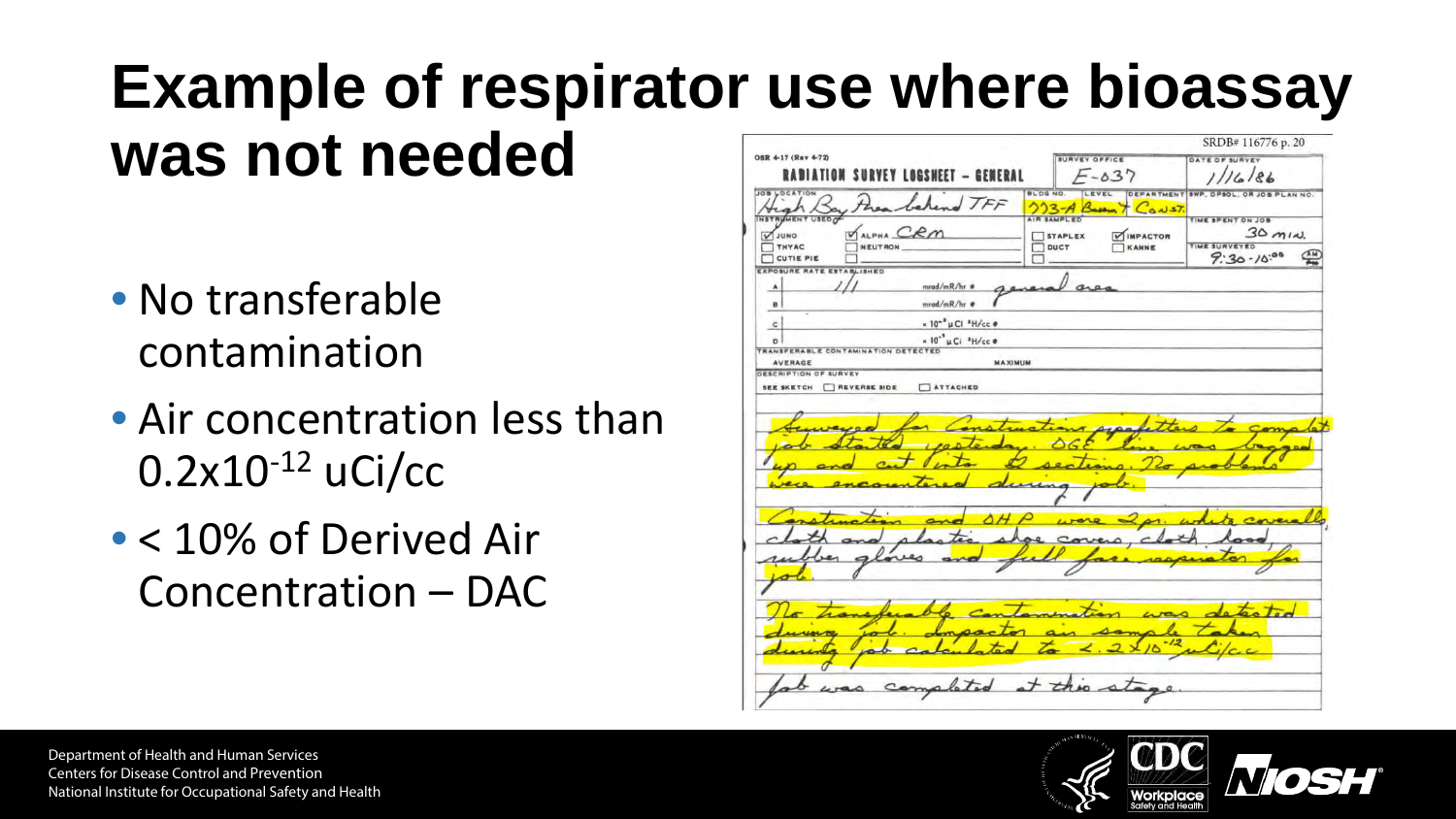### **Why is this reasonable for a Co-worker Model? cont.**

4) There will *NOT* be 100% compliance with bioassay monitoring of subcontractor employees

- Limited ability to enforce bioassay compliance (work restriction)
- Some workers refuse to leave bioassay
- Subcontractor move onto another job not to return

Question before the ABRWH is:

*How much data is sufficient to support the development and use of a co-worker model for dose reconstruction?* 

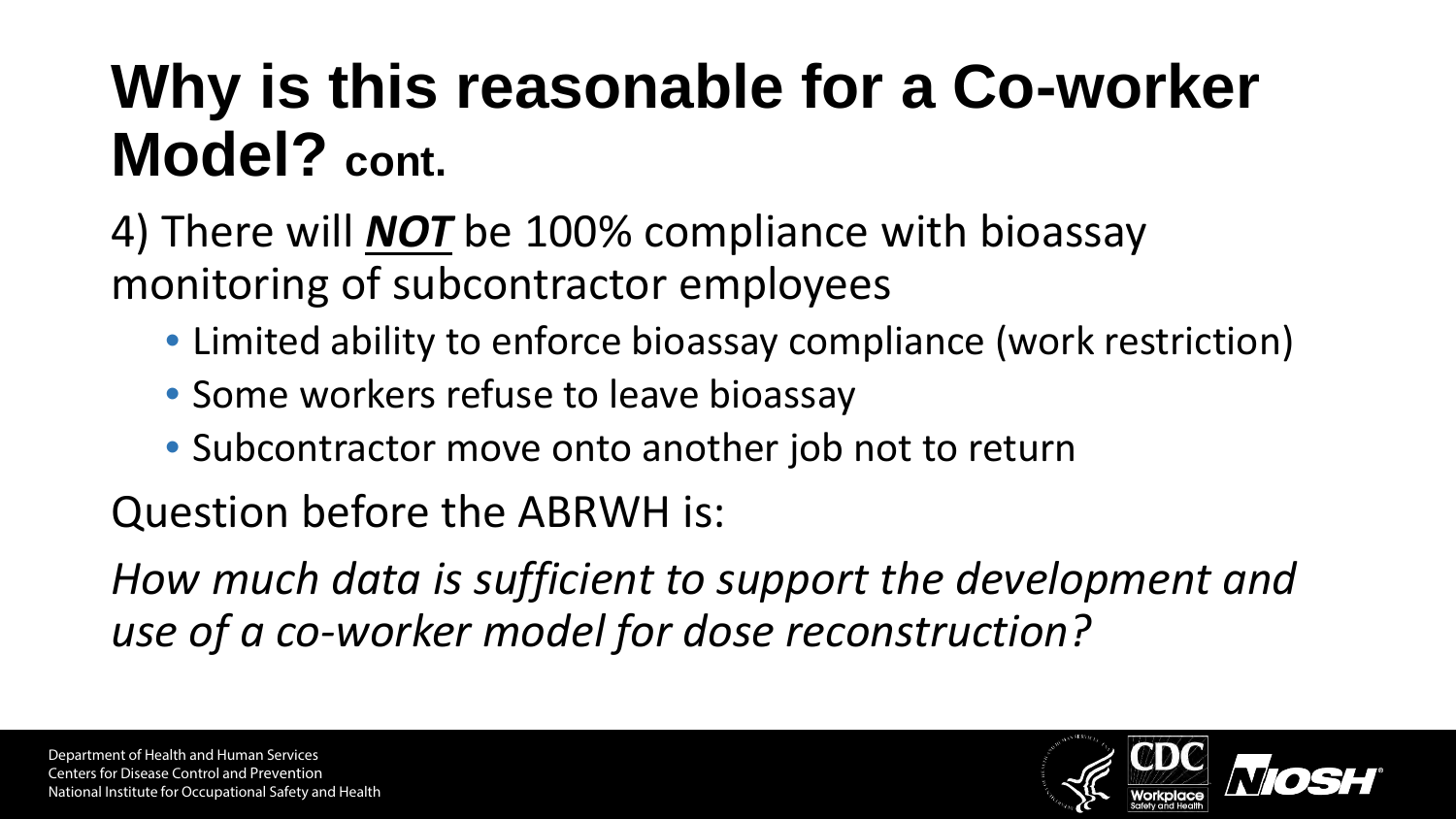# **Summary**

- 97% of the subcontractors CTWs monitored for external dose
- 67% of the subcontractor CTWs were monitored by bioassay
	- 34% routine monitoring
	- 33% were incident based on job specific based
- Additional 79% of remaining unmonitored subcontractors workers had a co-worker on the job plan with bioassay
	- 82 of 88 subcontractor CTWs had either personal monitoring or a monitored co-worker (93%)

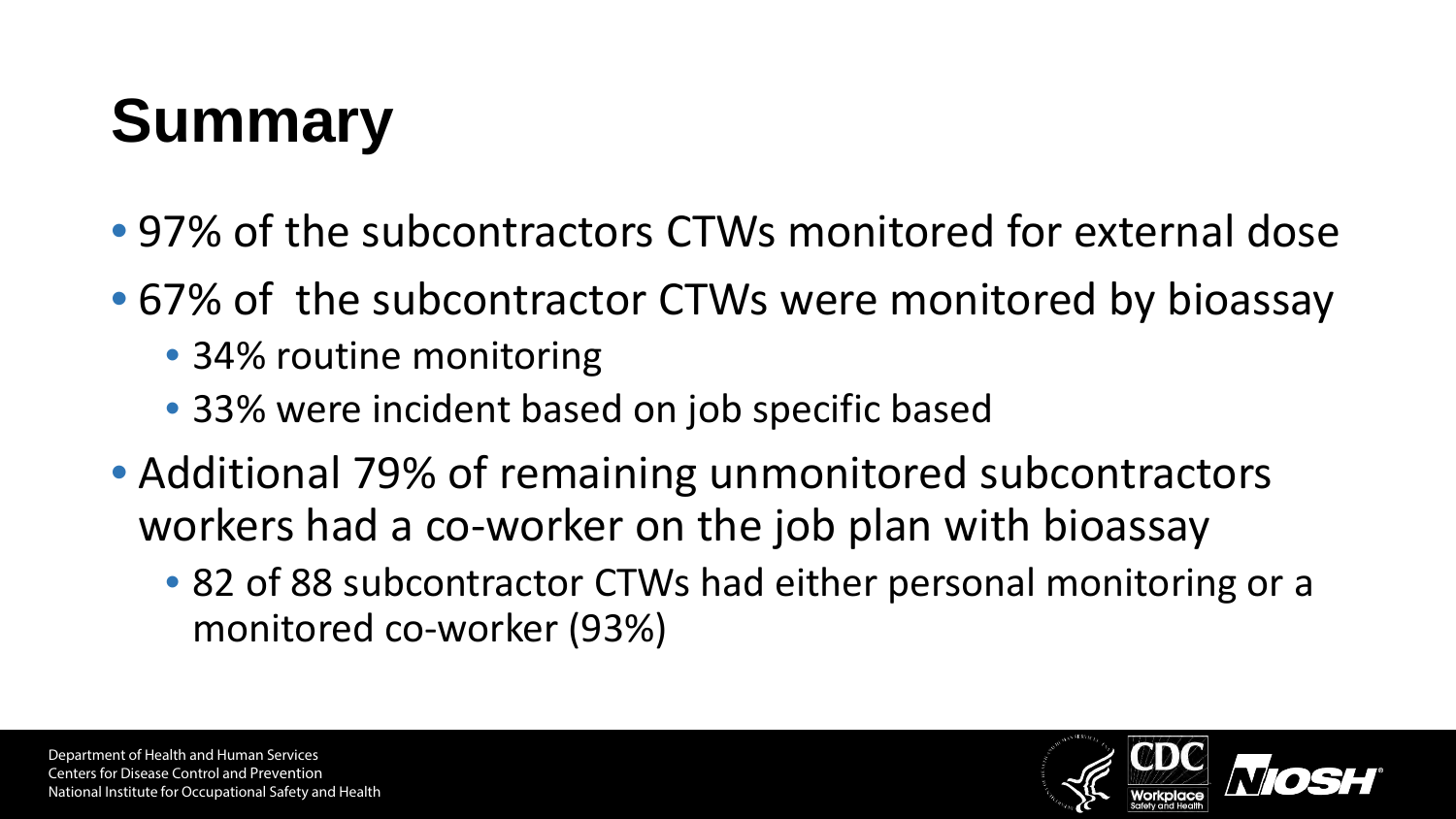# **Conclusions**

- Radiation dose to subcontractor Construction Trades Workers (CTWs) may be reconstructed with sufficient accuracy using routine, incident based, and/or job specific bioassay monitoring data available for the individual worker, using coworker data, or using a combination of the two
- Radiation dose to the unmonitored subcontractor Construction Trades workers (CTWs) can be bounded using the 95<sup>th</sup>% of the co-worker distribution developed from the monitored Construction Trades Workers.

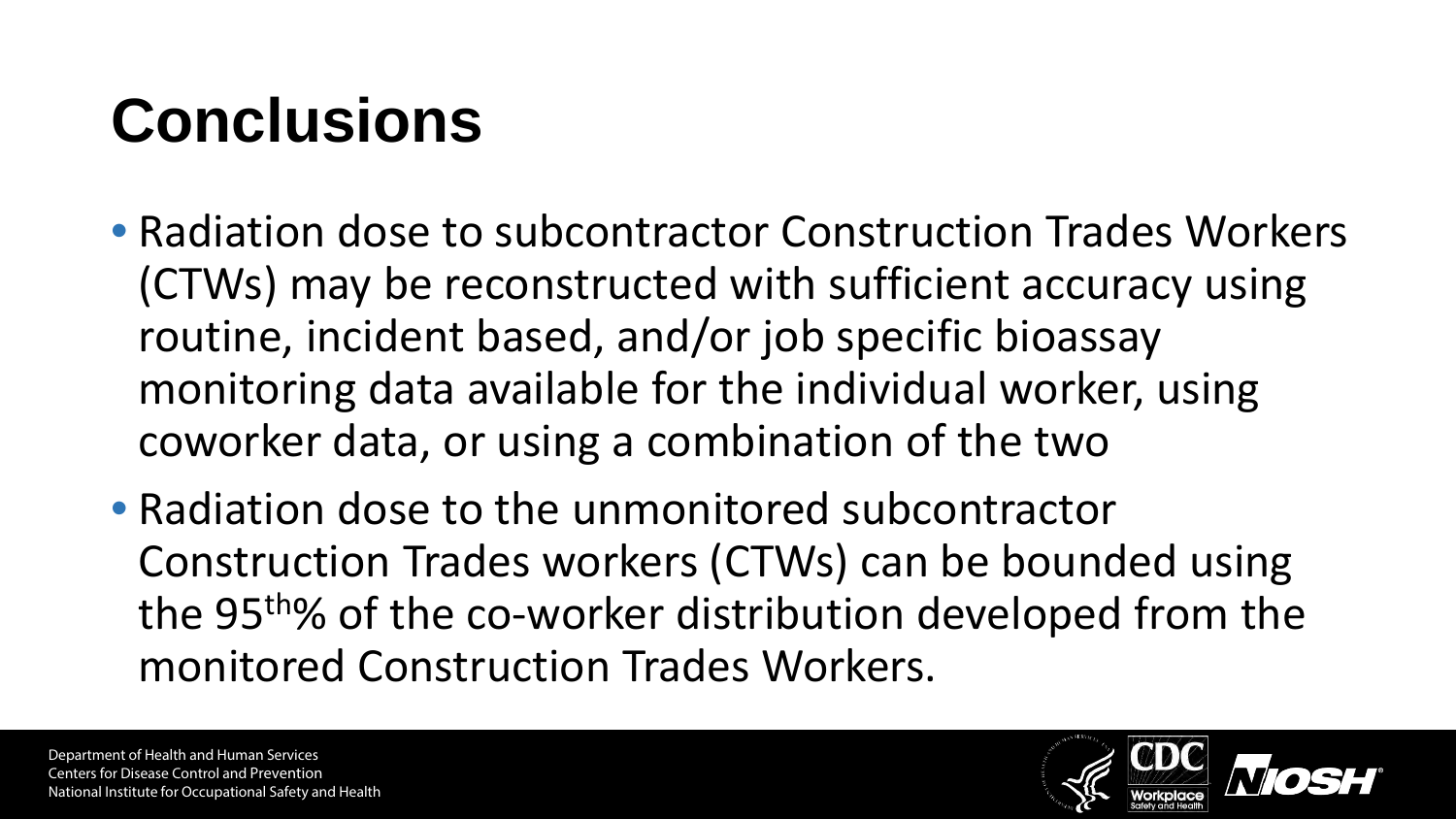## **Status of Issues**

| #              | <b>Issue Topic</b>         | <b>Deliverable</b>                              | <b>Delivered</b> | <b>SC&amp;A</b> | <b>NIOSH</b>     |
|----------------|----------------------------|-------------------------------------------------|------------------|-----------------|------------------|
|                |                            |                                                 |                  | <b>Comments</b> | <b>Response</b>  |
|                | Co-worker<br><b>Models</b> | Initial or interim ORAUT-OTIB-0081 (Rev 3)      | <b>Nov. 2016</b> | Mar. 2017       | Aug. 2017        |
|                |                            | Full ORAUT-OTIB-0081 (Rev 4)                    | <b>Nov. 2017</b> |                 |                  |
| $\overline{2}$ | Neptunium                  | <b>ORAUT-RPRT-0065 - Np Operations</b>          | Sep. 2016        | Mar. 2017       | <b>Jul. 2017</b> |
|                |                            | <b>ORAUT-RPRT-0077 - Identification</b>         | <b>Nov. 2016</b> | Apr. 2017       |                  |
|                |                            | <b>ORAUT-RPRT-0080: PuFF Construction</b>       | Feb. 2017        | Aug. 2017       |                  |
|                |                            | ORAUT-RPRT-0070: Thorium Exposures - 1972       | Jun. 2017        |                 |                  |
| $\overline{3}$ | Thorium                    | <b>ORAUT-RPRT-0081: Thoron Exposures</b>        | Apr. 2017        |                 |                  |
| 4              | <b>Metal</b>               | <b>ORAUT-RPRT-0072: Metal Hydride exposures</b> | Jan. 2017        |                 |                  |
|                | <b>Hydrides</b>            |                                                 |                  |                 |                  |
| 5              | Subcontractor              | ORAUT-RPRT-0083: Job Plan Evaluation of         | Jun. 2017        |                 |                  |
|                | Follow-up                  | <b>Construction work</b>                        |                  |                 |                  |

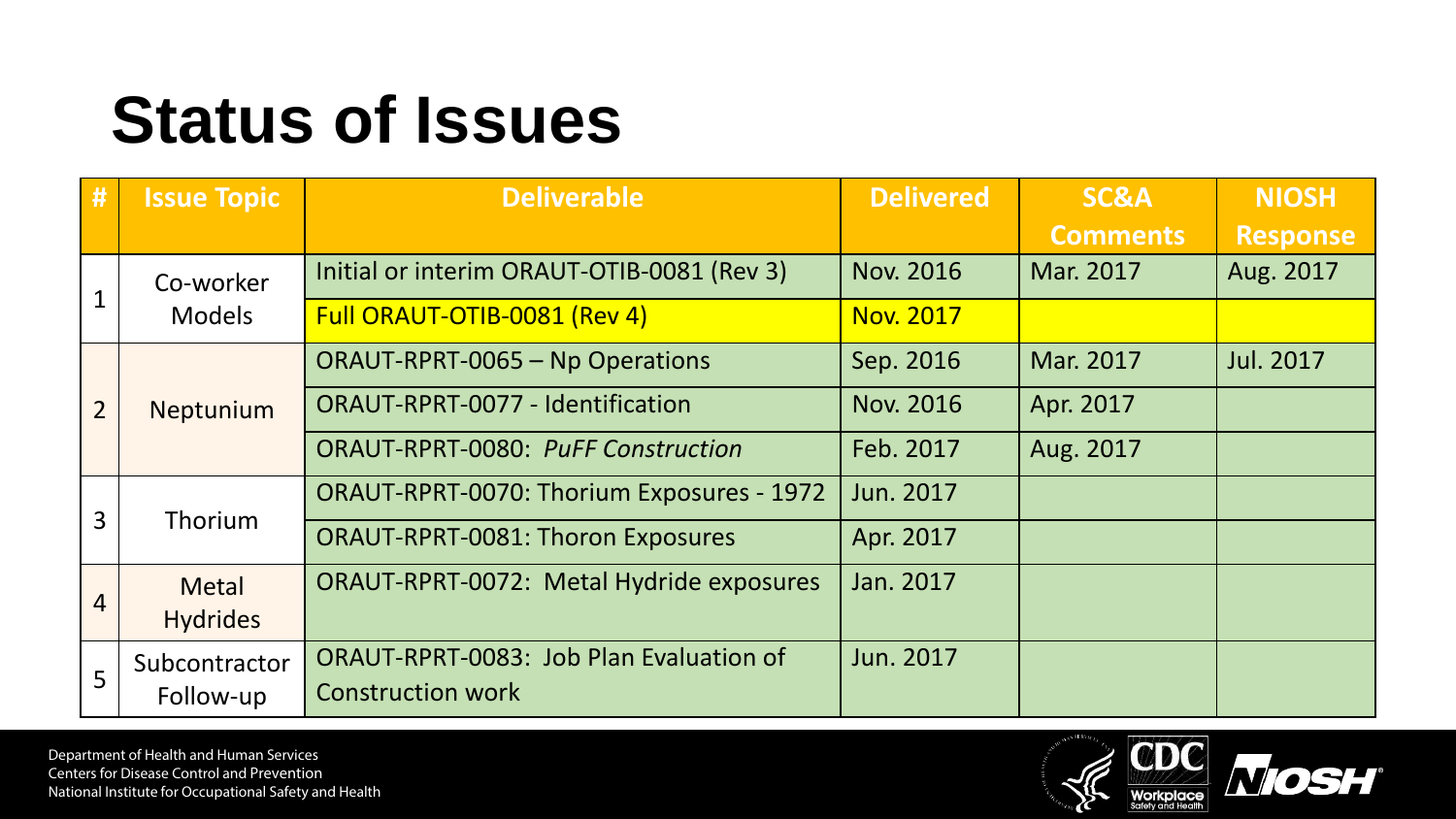# **Co-worker models**

- Revision 4 of ORAUT-OTIB-0081 to contain all remaining radionuclides of interest<sup>3</sup>
- Data completeness and QA verification completed. **Final Modeling is progressing Scheduled completion November 2017**

3Plutonium, uranium, neptunium, mixed fission products, strontium, cesium, and cobalt